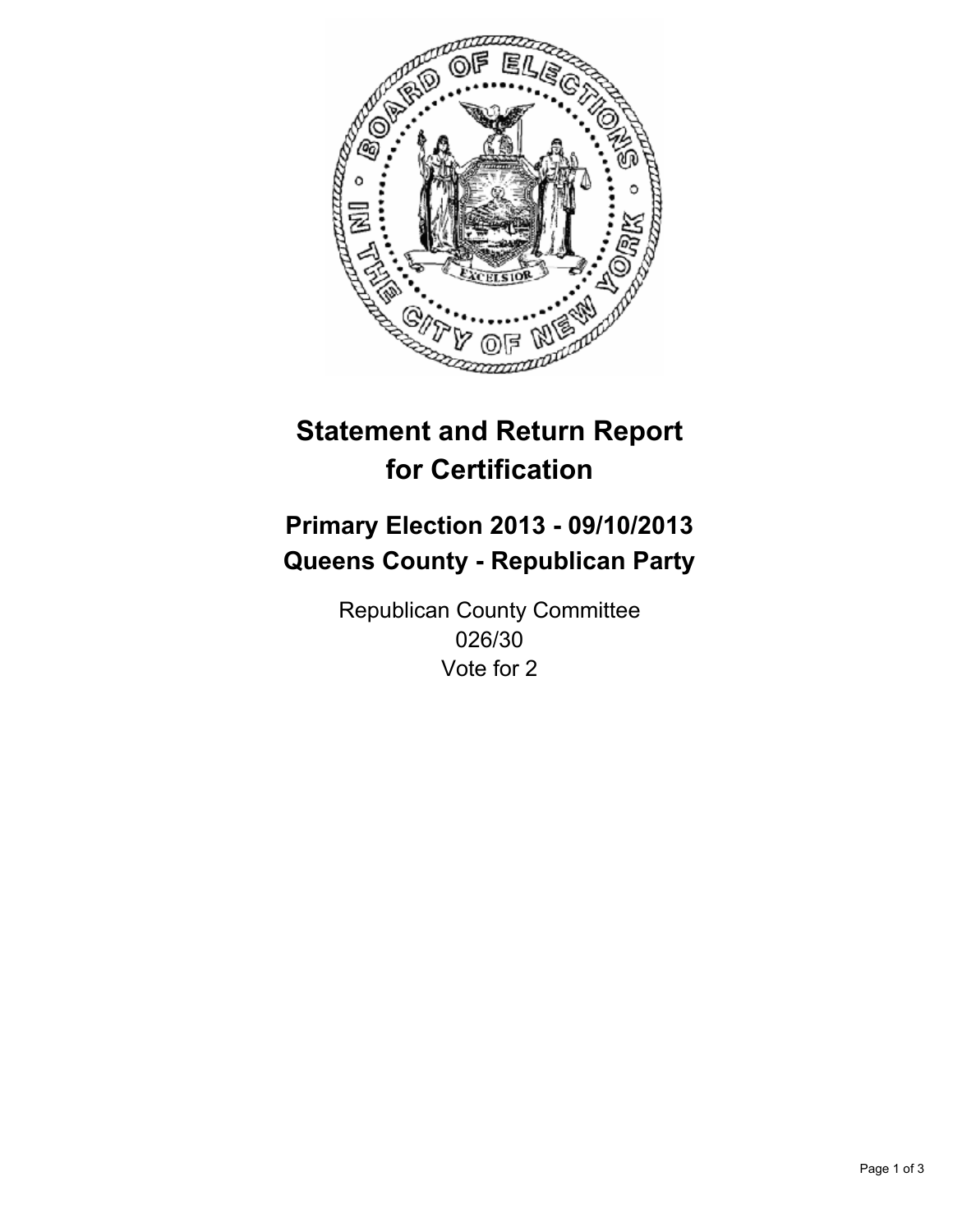

## **Assembly District 30**

| <b>EMERGENCY</b>            | 0            |
|-----------------------------|--------------|
| ABSENTEE/MILITARY           | 0            |
| <b>FEDERAL</b>              | 0            |
| SPECIAL PRESIDENTIAL        | <sup>0</sup> |
| <b>AFFIDAVIT</b>            | 0            |
| ELLEN G. COLTRINARI MCGARTH | 15           |
| <b>FRED COLTRINARI</b>      | 10           |
| <b>JOSEPH DERISI</b>        |              |
| <b>Total Votes</b>          | 32           |